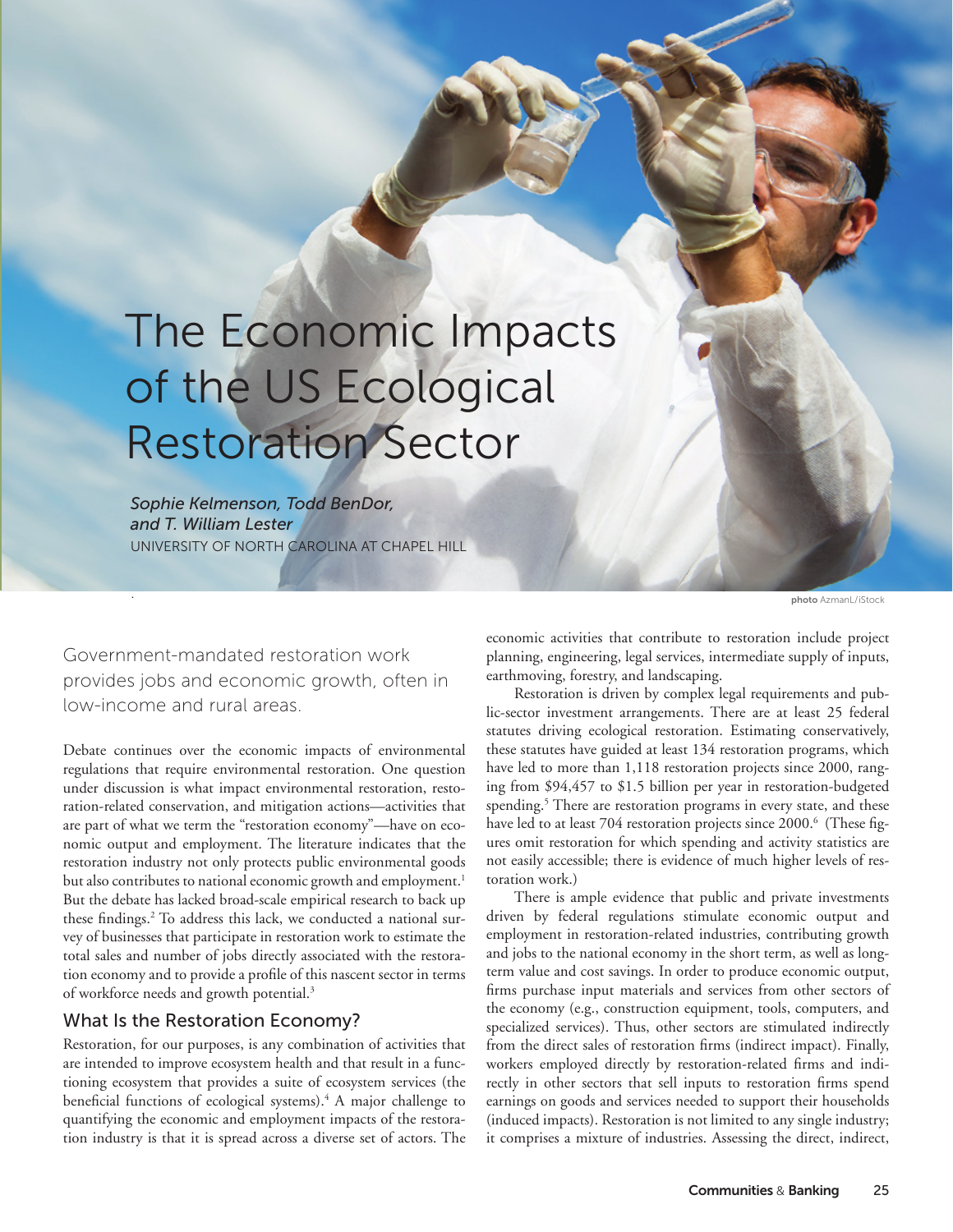and induced effects requires constructing a custom input–output model. We did this by weighting multipliers from multiple industries by their relative contribution to the restoration program or project of interest.

## What Our Model Revealed

We estimate that the US restoration economy as a whole produced \$9.47 billion in economic output during 2014. This figure includes the value of all sales or revenue to firms engaged in all aspects of restoration work, from the environmental scientists and engineering companies that plan a wetland restoration project, to the construction firms hired to complete the work, to the greenhouses and nurseries that grow plants for the restoration. This activity directly generated 126,111 jobs and approximately \$6.27 billion in labor income. The average labor income per direct job

## Restoration is driven by complex legal requirements and publicsector investment arrangements.

was \$49,734 in 2014 dollars, which represents a figure close to the median annual US wage. This direct restoration activity results in \$6.29 billion in value added to the US economy. Our analysis indicates that restoration activity generates approximately \$75,170 in output per job. While this figure is lower than some highly capital-intensive industries like oil extraction and manufacturing, it is only slightly smaller than construction (\$111,722) and is greater than retail (\$58,836), which are some of the sectors most impacted by land development regulations. And the indirect effect represents an additional 26,444 jobs and \$4.61 billion in output, while 68,843 jobs and \$10.76 billion in output are generated through household spending.

All included, we estimate that the restoration economy generates approximately 221,000 jobs and \$24.86 billion in economic output. The economic impact of \$24.8 billion contributes approximately \$1.02 billion to local and state coffers in tax revenues and an additional \$2.13 billion to the federal government. These tax impacts measure revenue collected due to restoration work and are not net of any public procurements that pay for restoration.

The largest segments of restoration work involve planning, design, and engineering activities and physical restoration—the actual earth moving and site construction. Agriculture and forestry, architectural, engineering and related services, and environmental and other technical consulting services sectors represent nearly 90 percent of the direct employment and half of the total jobs supported by the restoration economy. This indicates that restoration job creation results in high-income and low-income employment opportunities without many in the middle. Although contractors and workers may experience seasonal and interannual fluctuations in income and employment, preliminary evidence indicates that restoration jobs are well compensated in comparison to average wages.<sup>7</sup>

The top 10 highest-employing occupations account for half of the jobs created directly. The top five occupations are in agriculture, and the next five are office and administrative jobs. These occupations range in typical education, work experience, on-thejob training, and compensation. (See "The 10 Highest-Employing Occupations with More Than 10 Employees.") The highest-paid occupations include chief executives, engineers, managers, and lawyers. (See "The 10 Highest-Paying Occupations with More Than

The 10 Highest-Employing Occupations with More Than 10 Employees

| Occupation                                                  | <b>Number</b><br><b>Employed</b> | <b>Typical Education</b><br><b>Required</b> | <b>Typical</b><br><b>Work</b><br><b>Experience</b><br><b>Required</b> | <b>Typical On-the-Job</b><br><b>Training Received</b> | <b>Mean Hourly</b><br>Wage | <b>Mean</b><br><b>Annual Income</b> |
|-------------------------------------------------------------|----------------------------------|---------------------------------------------|-----------------------------------------------------------------------|-------------------------------------------------------|----------------------------|-------------------------------------|
| Farm workers and laborers.<br>crop, nursery, and greenhouse | 39.830 *                         |                                             | $\star$                                                               | $\star$                                               | \$10.01                    | \$20,820.00                         |
| Graders and sorters.<br>agricultural products               | 3.705                            | less than high school                       | none                                                                  | short-term on-the-job<br>training                     | \$10.73                    | \$22,320.00                         |
| Agricultural equipment<br>operators                         | $2.770$ *                        |                                             | $\star$                                                               | $\star$                                               | \$13.70                    | \$28,490.00                         |
| Farm workers, farm, ranch,<br>and aquaculture               | 2.586                            | $\star$                                     | $\star$                                                               | $\star$                                               | \$12.10                    | \$25,160.00                         |
| Packers and packagers, hand                                 | 2.468                            | less than high school                       | none                                                                  | short-term, on-the-job<br>training                    | \$11.08                    | \$23,040.00                         |
| Office clerks, general                                      | 2.293                            | high school diploma or<br>equivalent        | none                                                                  | short-term, on-the-job<br>training                    | \$14.82                    | \$30,820.00                         |
| Accountants and auditors                                    | 2,130                            | bachelor's degree                           | none                                                                  | none                                                  | \$35.42                    | \$73,670.00                         |
| Lawyers                                                     | 2,043                            | doctoral or professional<br>degree          | none                                                                  | none                                                  | \$64.17                    | \$133,470.00                        |
| Bookkeeping, accounting, and<br>auditing clerks             | 1,954                            | high school diploma or<br>equivalent        | none                                                                  | moderate-term, on-<br>the-job training                | \$18.30                    | \$38,070.00                         |
| General and operations<br>managers                          | 1.822                            | associate's degree                          | $1-5$ years                                                           | none                                                  | \$56.35                    | \$117,200.00                        |

\* Indicates no data available for this occupation.

Source: Authors' analysis of survey data and US Bureau of Labor Statistics Current Employment Statistics Program (January 2014).